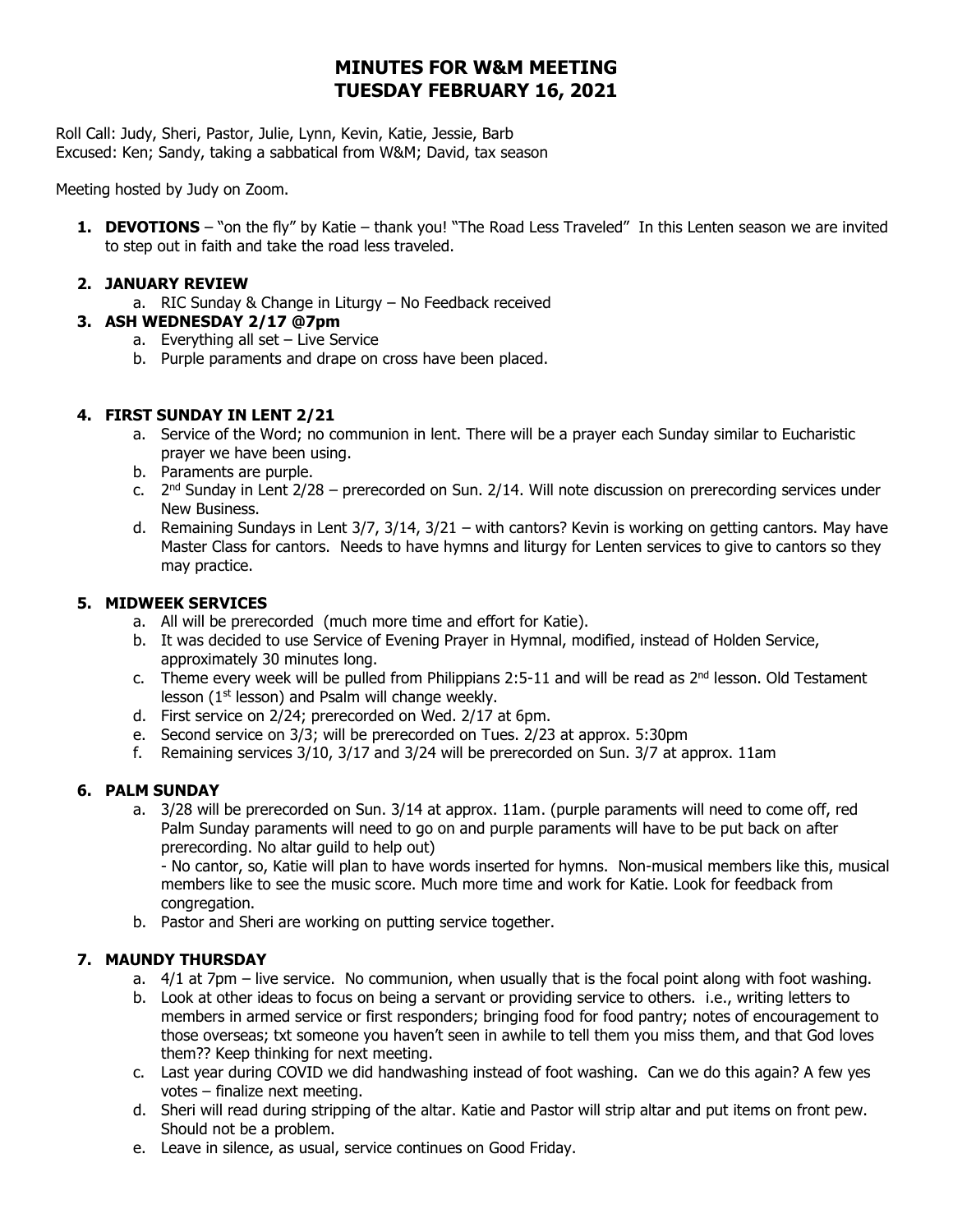# **8. GOOD FRIDAY**

- a. 4/2 at 7pm, prerecorded Sun. 3/21 at approx. 11am
- b. Would be nice to have cantor. Kevin will work on that.
- c. Pastor has divided Gospel into six parts with Pastor reading  $1<sup>st</sup>$  and last part. Need 4 lectors prerecorded to read other sections. Also need lectors for lessons and Psalm 22 which is very long. LOTS of prerecording and splicing.
- d. Possibly sing a verse of "Were You There?" between each section of Gospel?
- e. Leave in silence, service to continue on Easter.

# **9. EASTER SUNDAY**

- a. No Easter Vigil Saturday evening this year.
- b. Plan to celebrate outside at Germania Park. Also have on Zoom. In person with communion. Not a done deal, verbal Yes.
- c. Decorating team recommends no Easter Lilies as they won't survive outdoor temperature. And we don't need 35 pots – last year we had a problem finding homes for all the flowers. Still trying to decide on flowers and banners. Everything will have to be carted over to Germania Park! Sandy Dean may be able to make a banner. Katie had idea to make one, but enough on her plate. Judy and Pastor will pass along ideas to Sandy Dean.
- d. Can we sing with masks on? Don't know the answer, but people will want to. Safer to be 12 feet apart for singing vs. 6 feet.
- e. Need ushers who will seat people appropriately and not be afraid to ask people to move if physical distancing is too close.
- f. Need to have members sign up to get an idea of how many people plan to come. If there are too many people for proper physical distancing we could offer 2 services.
- g. Music: Julie on Keyboard. Would like to have cantor. Also spend money on brass players, possibly from High School. Students have plastic bags to play into to contain aerosols. We would need proper space for them to play.
- h. Weather will probably be cool, could have rain (or snow).
- i. Need to think about ALL we need to bring to Germania and back to church, not only for Easter but future services at Germania!!!! Discussed possible storage at Germania or on a trailer? Not temperature or humidity controlled. Would be an issue for keyboard and possibly other items. Need people willing to help cart things: keyboard, altar linens, banners, communion table items, music, computers for technical, tables to put computers etc on, cords, wires…

# **10. APRIL 11**

- a. The Synod is releasing a service to be used on this day.
- b. We will use it and Pastor will take the day as a vacation day.

# **11. NEW BUSINESS/FUTURE PLANS**

- a. Communication: Need better communication between Pastor, Julie, Katie, Kevin and Kathy with regard to prerecorded service schedule, scheduling cantors, etc. Need to make sure ALL the people who need to be present for live or to prerecord a service are there when they need to be.
- b. Outdoor Service: Plan to have outdoor services at Germania Park once a month. Woman at Germania Park says we are a nice group and welcome there. We need to keep in mind all the materials and equipment that has to be carted over and back every time we are at Germania Park. Is it worth the effort? - If we decide to do it, we should pick the same Sunday every month. i.e.  $2^{nd}$  Sunday of month. Energizer is  $2<sup>nd</sup>$  Sunday of month in September, this could work. Still working on this.
- c. Cantors: Kevin is working on getting cantors. He is balancing level of professionalism and cost. Money is coming from Choral Scholar Fund and musician budget.

# **12. ROUND TABLE**

- a. Julie is thankful that we can work together to be organized during this unsettling time.
- b. All Hymns picked through Easter
- c. New Hymnal "All Creation Sings" Julie has a copy. \*Table until May so Julie has time to look at it more thoroughly.
- d. Future invite to Tim Weingert: Pastor said he is preaching at Grace in Mendham until their new minister starts on Easter. \*Table discussion until May.